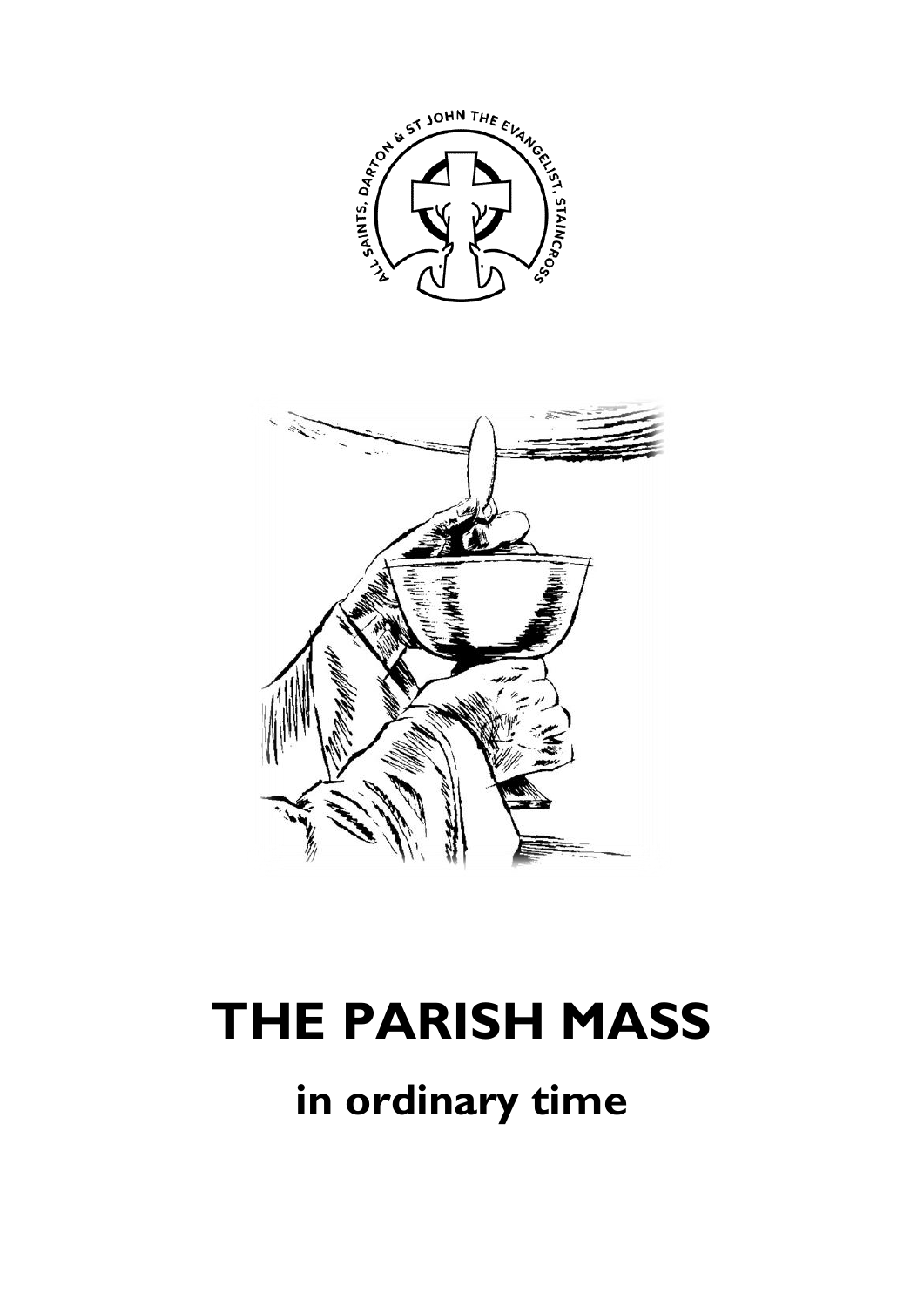## **The Welcome**

*The congregation is welcomed by the president*

*Any notices are given*

### **Prayer of preparation**

Let us prepare to worship God as we say together:

*All* **Almighty God,**

**to whom all hearts are open, all desires known, and from whom no secrets are hidden: cleanse the thoughts of our hearts by the inspiration of your Holy Spirit, that we may perfectly love you, and worthily magnify your holy name; through Christ our Lord. Amen.**

*We pray in silence as the president vests*

# **The Gathering**

### **Processional Hymn**

*We stand to sing the hymn in the weekly sheet*

### **The Greeting**

In the name of the Father, and of the Son, and of the Holy Spirit.

### *All* **Amen.**

Grace, mercy and peace from God our Father and the Lord Jesus Christ be with you *All* **and also with you.**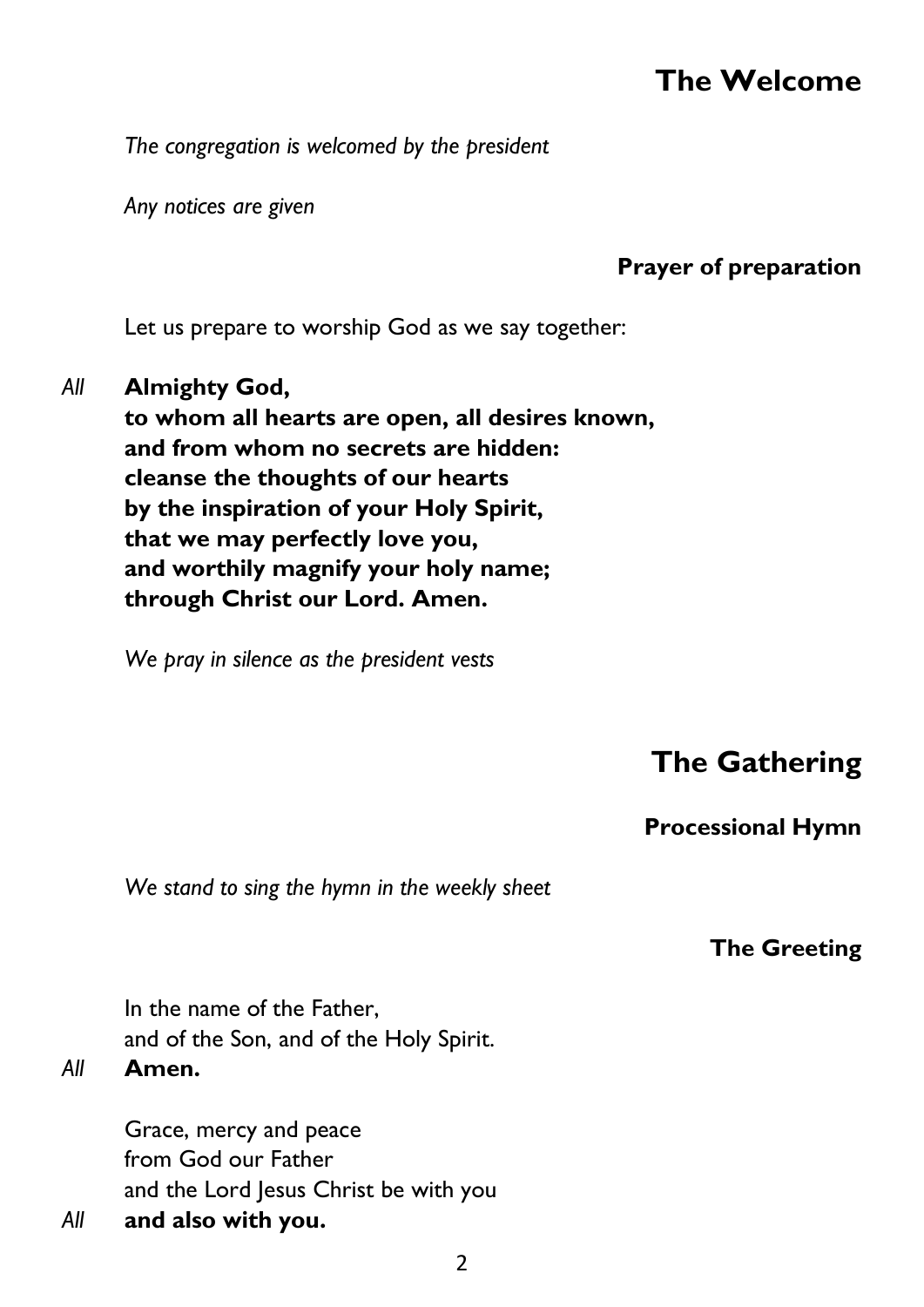#### *We remain standing as we make our confession*

God so loved the world that he gave his only Son Jesus Christ to save us from our sins, to be our advocate in heaven, and to bring us to eternal life.

Let us confess our sins in penitence and faith, firmly resolved to keep God's commandments and to live in love and peace with all.

*All* **Almighty God, our heavenly Father, we have sinned against you and against our neighbour in thought and word and deed, through negligence, through weakness, through our own deliberate fault. We are truly sorry and repent of all our sins. For the sake of your Son Jesus Christ, who died for us, forgive us all that is past and grant that we may serve you in newness of life to the glory of your name. Amen.**

Almighty God, who forgives all who truly repent, have mercy upon you, pardon and deliver you from all your sins, confirm and strengthen you in all goodness, and keep you in life eternal; through Jesus Christ our Lord.

*All* **Amen.**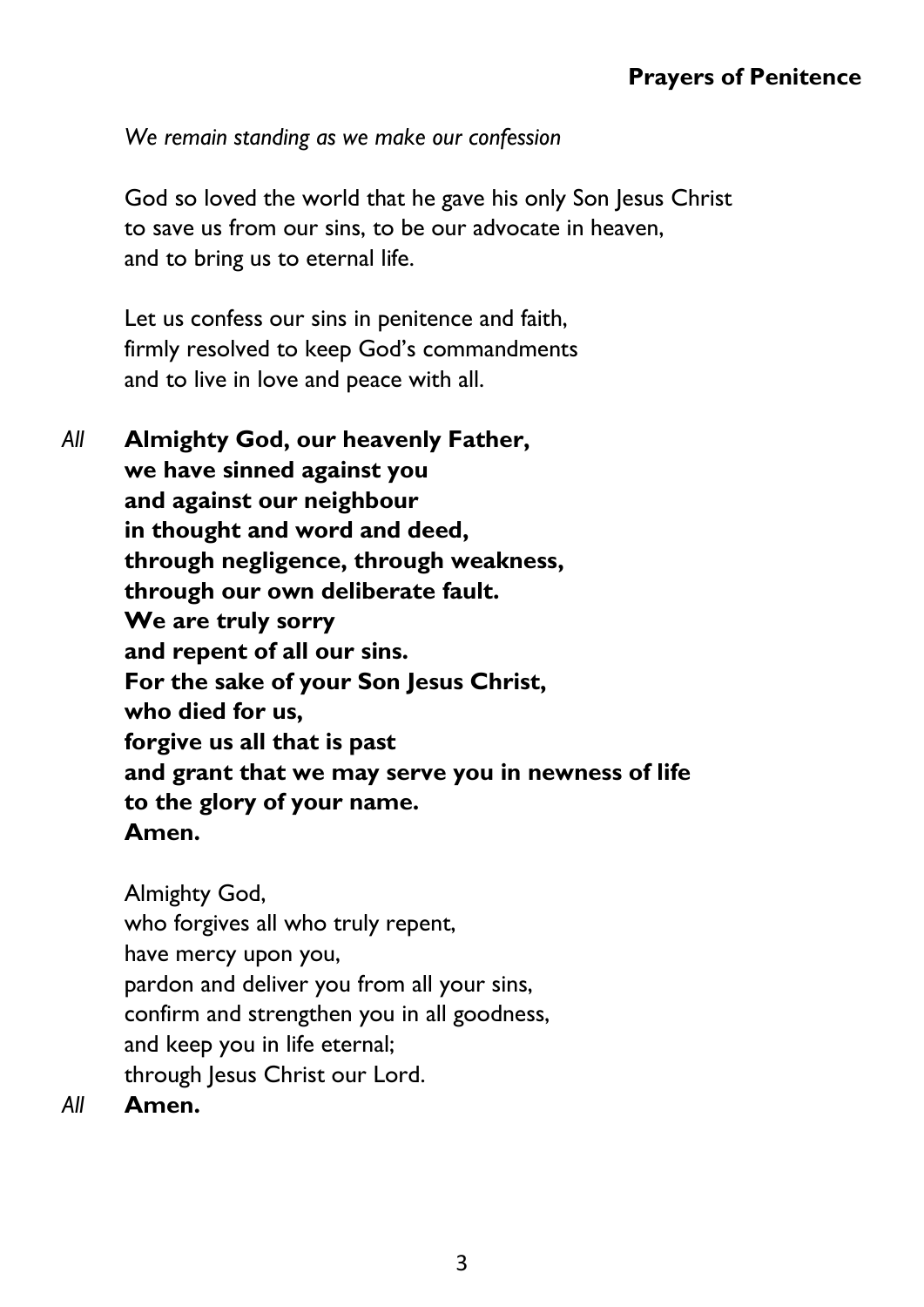*All* **Glory to God, Glory to God, Glory to God in the highest.**

> **Glory to God in the highest, and peace to his people on earth. Lord God, heavenly King, almighty God and Father, we worship you, we give you thanks, we praise you for your glory.**

**Glory to God, Glory to God, Glory to God in the highest.**

**Lord Jesus Christ, only Son of the Father, Lord God, Lamb of God, you take away the sin of the world: have mercy on us; you are seated at the right hand of the Father: receive our prayer.**

**Glory to God, Glory to God, Glory to God in the highest.**

**For you alone are the Holy One, you alone are the Lord, you alone are the Most High, Jesus Christ, with the Holy Spirit, in the glory of God the Father.**

**Glory to God, Glory to God, Glory to God in the highest.**

**The Collect**

*The president introduces a period of silent prayer*

Let us pray

*The president prays the Collect of the day, and we respond*

*All* **Amen.**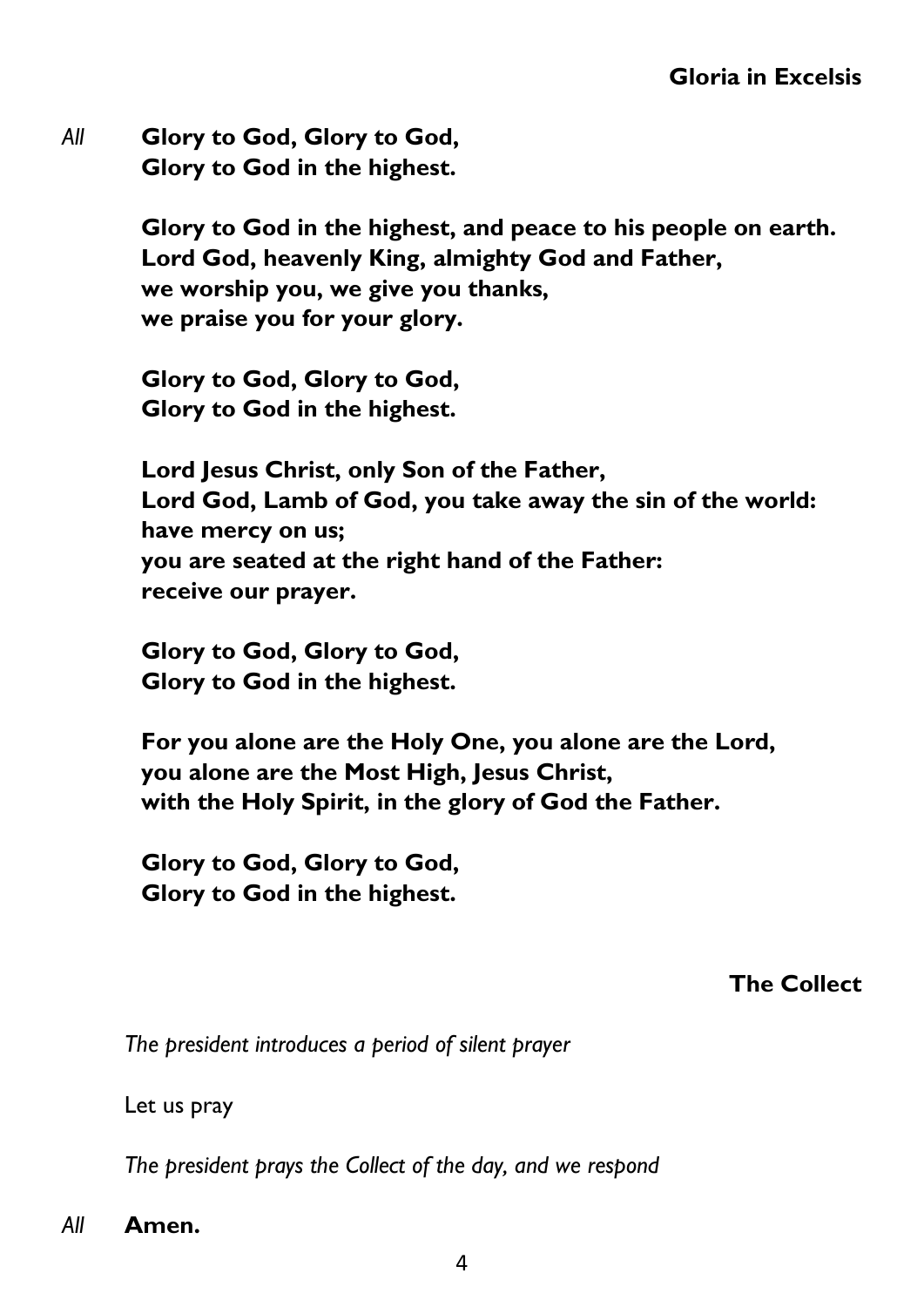# **The Liturgy of the Word**

### **Reading**

*We sit to hear the reading, ending with*

This is the word of the Lord.

*All* **Thanks be to God.**

**Gradual Psalm**

*We stand to sing the Psalm in the weekly sheet*

### **Gospel Reading**

Alleluia, alleluia. The word of the Lord endures for ever. The word of the Lord is the good news announced to you.

### *All* **Alleluia.**

*When the Gospel is announced the reader says*

The Lord be with you.

### *All* **And also with you.**

Hear the Gospel of our Lord Jesus Christ according to *N.*

### *All* **Glory to you, O Lord.**

*At the end*

This is the Gospel of the Lord. **Praise to you, O Christ.**

*A sermon is preached*

### **Sermon**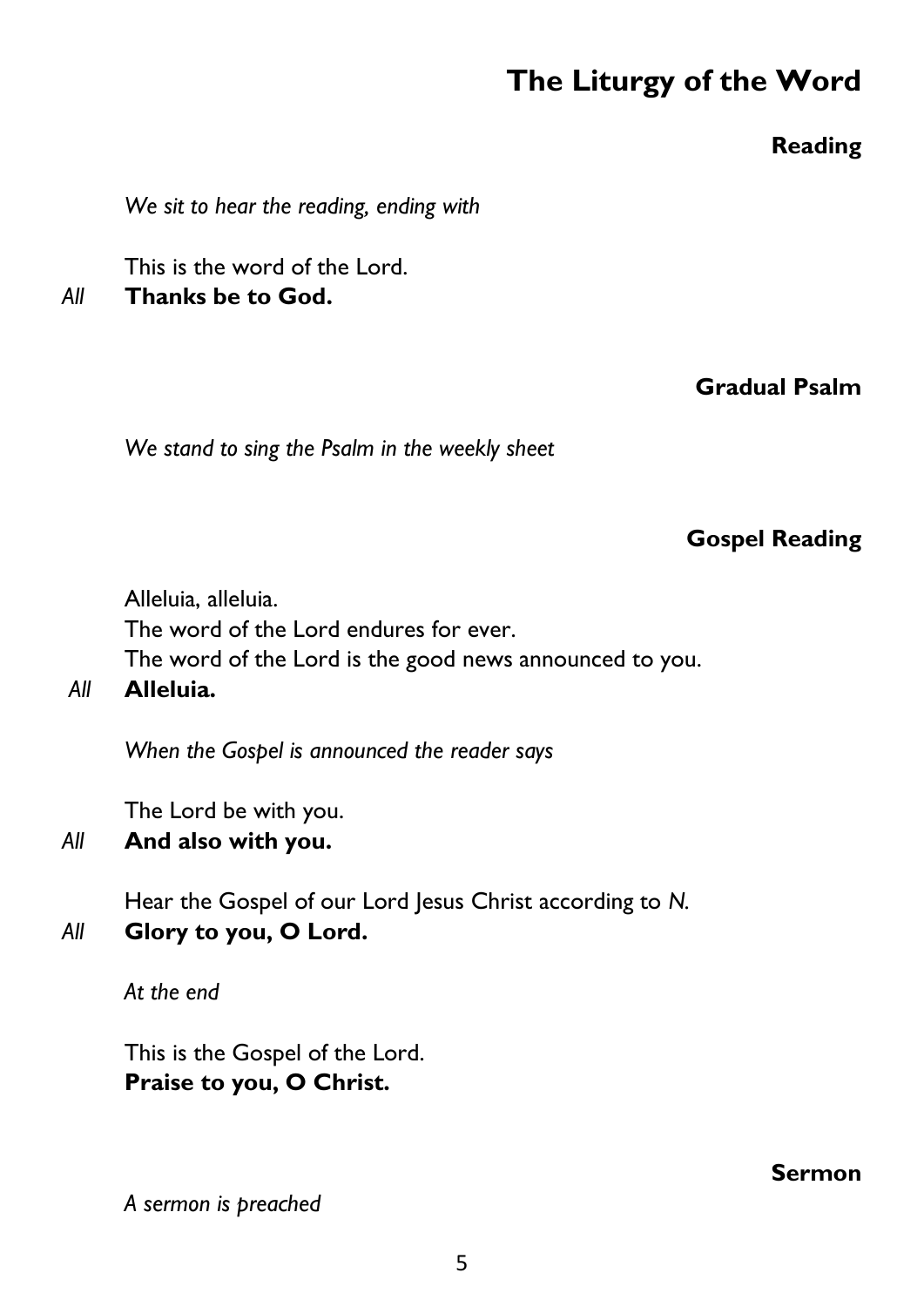*We stand to declare our faith together*

*All* **We believe in one God, the Father, the Almighty, maker of heaven and earth, of all that is, seen and unseen.**

**We believe in one Lord, Jesus Christ, the only Son of God, eternally begotten of the Father, God from God, Light from Light, true God from true God, begotten, not made, of one Being with the Father; through him all things were made.**

**For us and for our salvation he came down from heaven, was incarnate from the Holy Spirit and the Virgin Mary and was made man. For our sake he was crucified under Pontius Pilate; he suffered death and was buried.**

**On the third day he rose again in accordance with the Scriptures; he ascended into heaven and is seated at the right hand of the Father. He will come again in glory to judge the living and the dead, and his kingdom will have no end.**

**We believe in the Holy Spirit, the Lord, the giver of life, who proceeds from the Father and the Son, who with the Father and the Son is worshipped and glorified, who has spoken through the prophets.**

**We believe in one holy catholic and apostolic Church. We acknowledge one baptism for the forgiveness of sins. We look for the resurrection of the dead, and the life of the world to come. Amen.**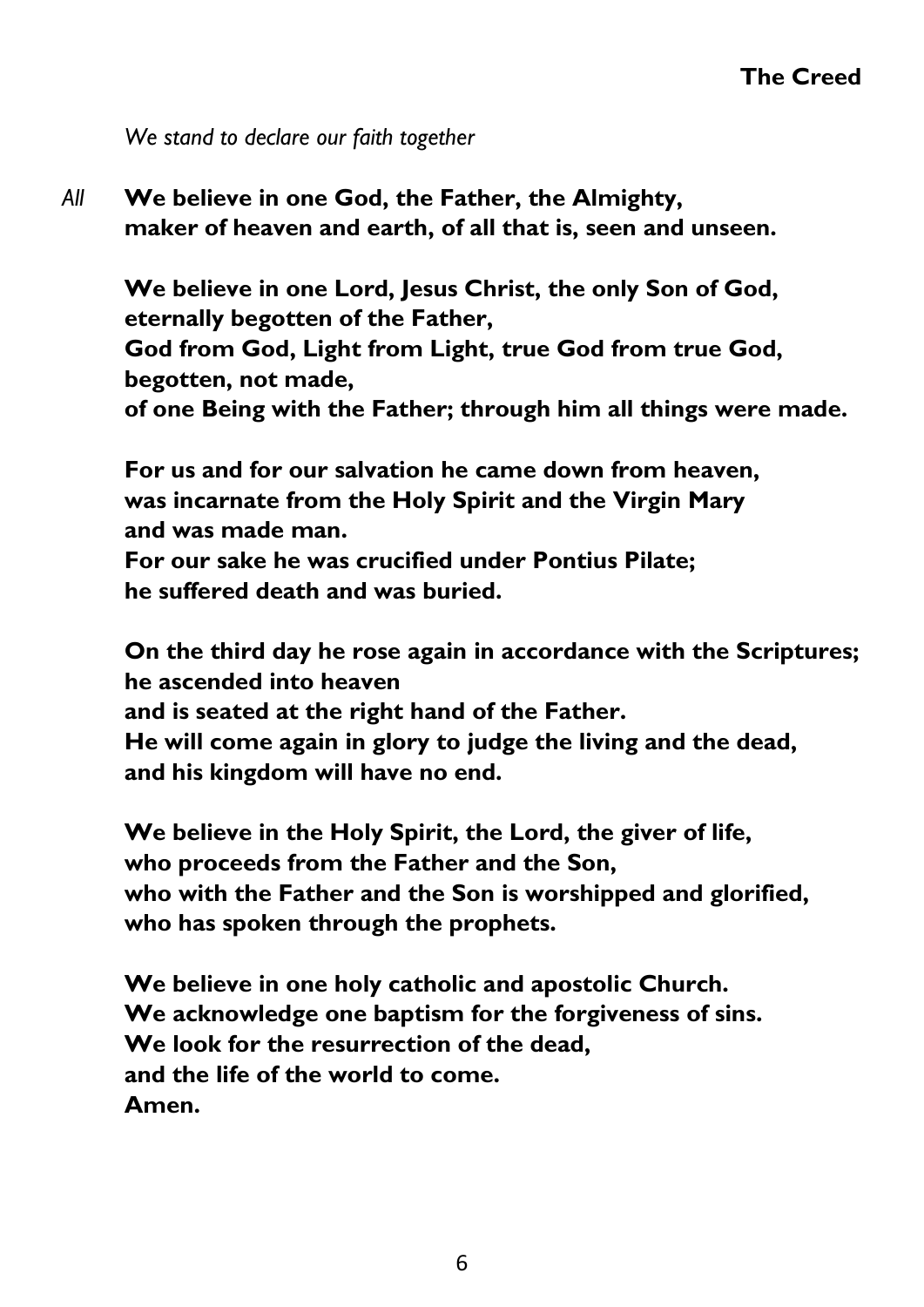### **Prayers of Intercession**

*We sit or kneel to pray*

*After each petition one of the following may be used*

Lord, in your mercy *or* Lord, hear us. *All* **Hear our prayer. Lord, graciously hear us.**

*After our prayers for those who have died*

Rest eternal grant unto them, O Lord *All* **And let light perpetual shine upon them.**

*As our prayers come to a close*

We unite our prayers with those of the Blessed Virgin Mary, as we pray:

*All* **Hail Mary, full of Grace. The Lord is with thee. Blessed art thou among women and blessed is the fruit of thy womb, Jesus. Holy Mary, Mother of God, pray for us sinners now and at the hour of our death. Amen.**

Merciful Father

*All a***ccept these prayers for the sake of your Son, our Saviour Jesus Christ. Amen.**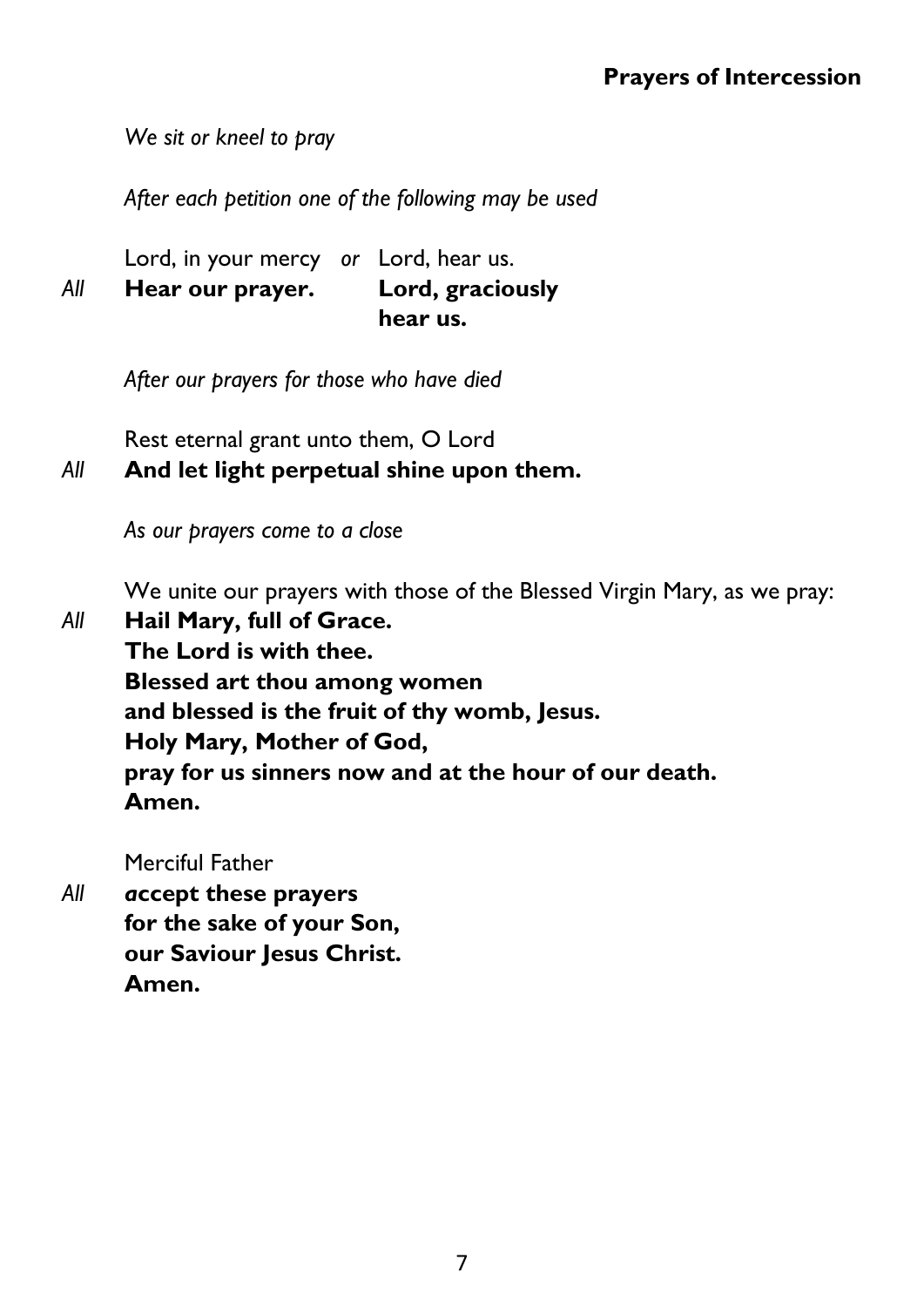## **The Liturgy of the Sacrament**

#### **The Peace**

*We stand as the president says*

We are the body of Christ. In the one Spirit we were all baptised into one body. Let us then pursue all that makes for peace and builds up our common life.

*or*

God is love and those who love in love live in God and God lives in them.

The peace of the Lord be always with you *All* **And also with you.**

Let us offer one another a sign of peace.

*We share God's peace with one another*

#### **Offertory Hymn**

*We sing together the hymn in the weekly sheet*

*During the hymn a collection is taken and the Altar is prepared*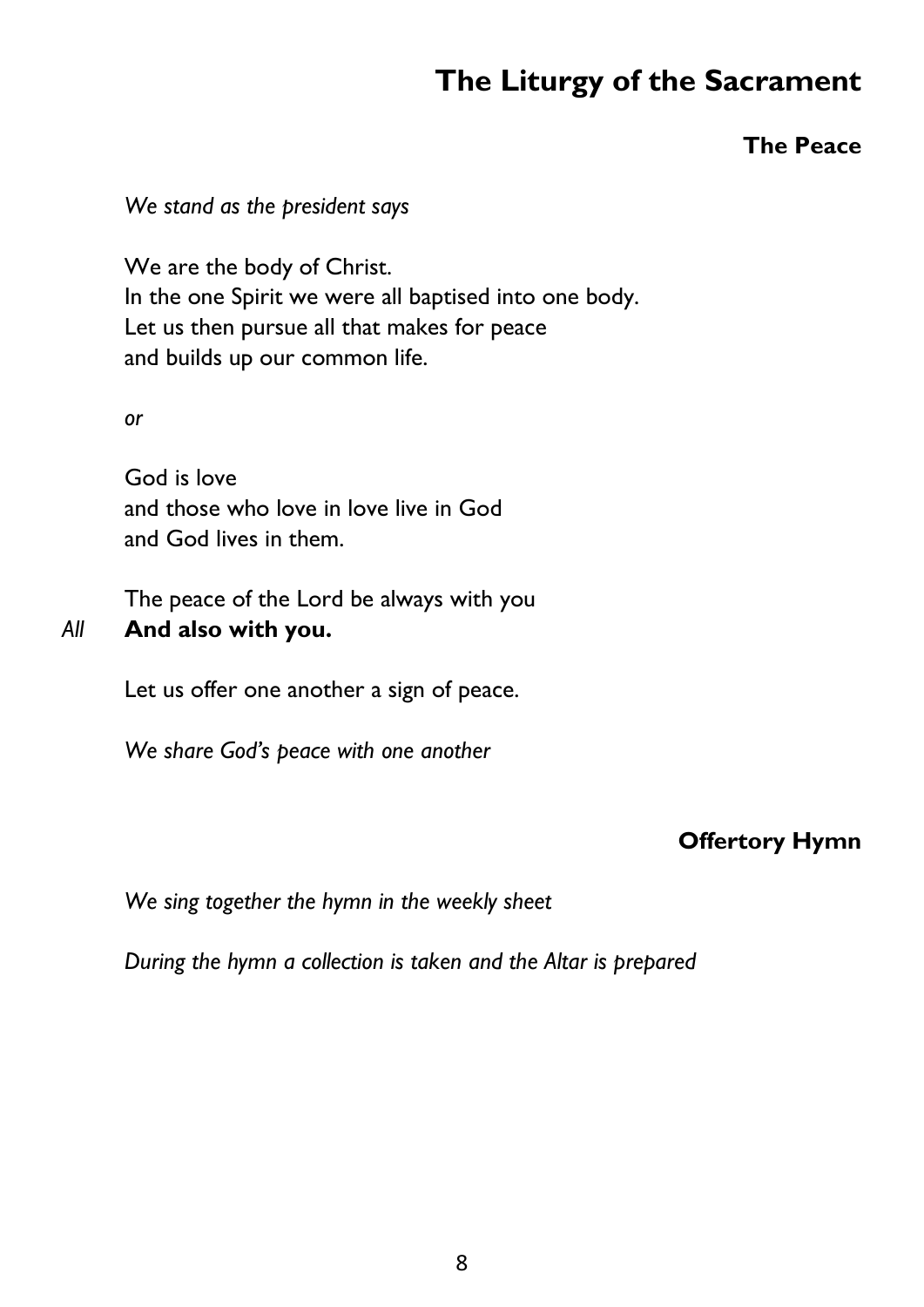*The president gives thanks for the bread and the wine*

Blessed are you, Lord God of all creation: through your goodness we have this bread to set before you, which earth has given and human hands have made. It will become for us the bread of life.

*All* **Blessed be God for ever.**

Blessed are you, Lord God of all creation: through your goodness we have this wine to set before you, fruit of the vine and work of human hands. It will become for us the cup of salvation.

### *All* **Blessed be God for ever.**

*Children, and others who struggle to see, are welcomed to come to the front of the church, and may bring candles to hold as they gather around the altar*

Pray, my brothers and sisters, that my sacrifice and yours may be acceptable to God, the almighty Father. *All* **May the Lord accept the sacrifice at your hands for the praise and glory of his name, for our good, and the good of all his Church.**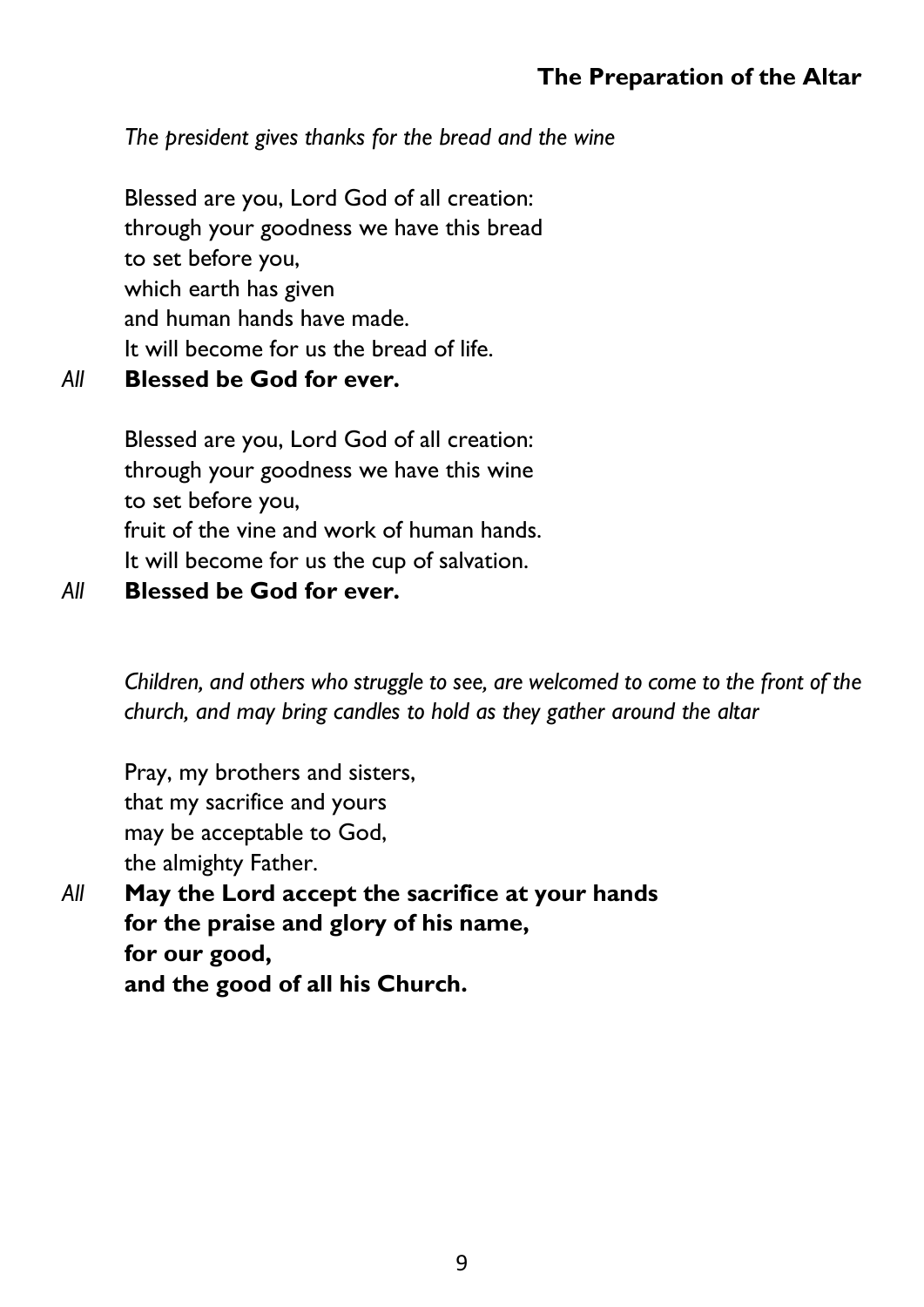The Lord be with you

*All* **and also with you.**

Lift up your hearts.

*All* **We lift them to the Lord.**

Let us give thanks to the Lord our God.

*All* **It is right to give thanks and praise.**

*The president praises God for his mighty acts and we respond*

*All* **Holy, holy, holy Lord, God of power and might, heaven and earth are full of your glory. Hosanna, Hosanna, Hosanna in the highest. Blessed is he who comes in the name of the Lord. Hosanna, Hosanna, Hosanna in the highest.**

*The president recalls the Last Supper*

Great is the mystery of faith:

*All* **Christ has died: Christ is risen: Christ will come again.**

*The prayer continues and we respond either*

*All* **Amen** o*r*

*All* **Blessing and honour and glory and power be yours for ever and ever. Amen.**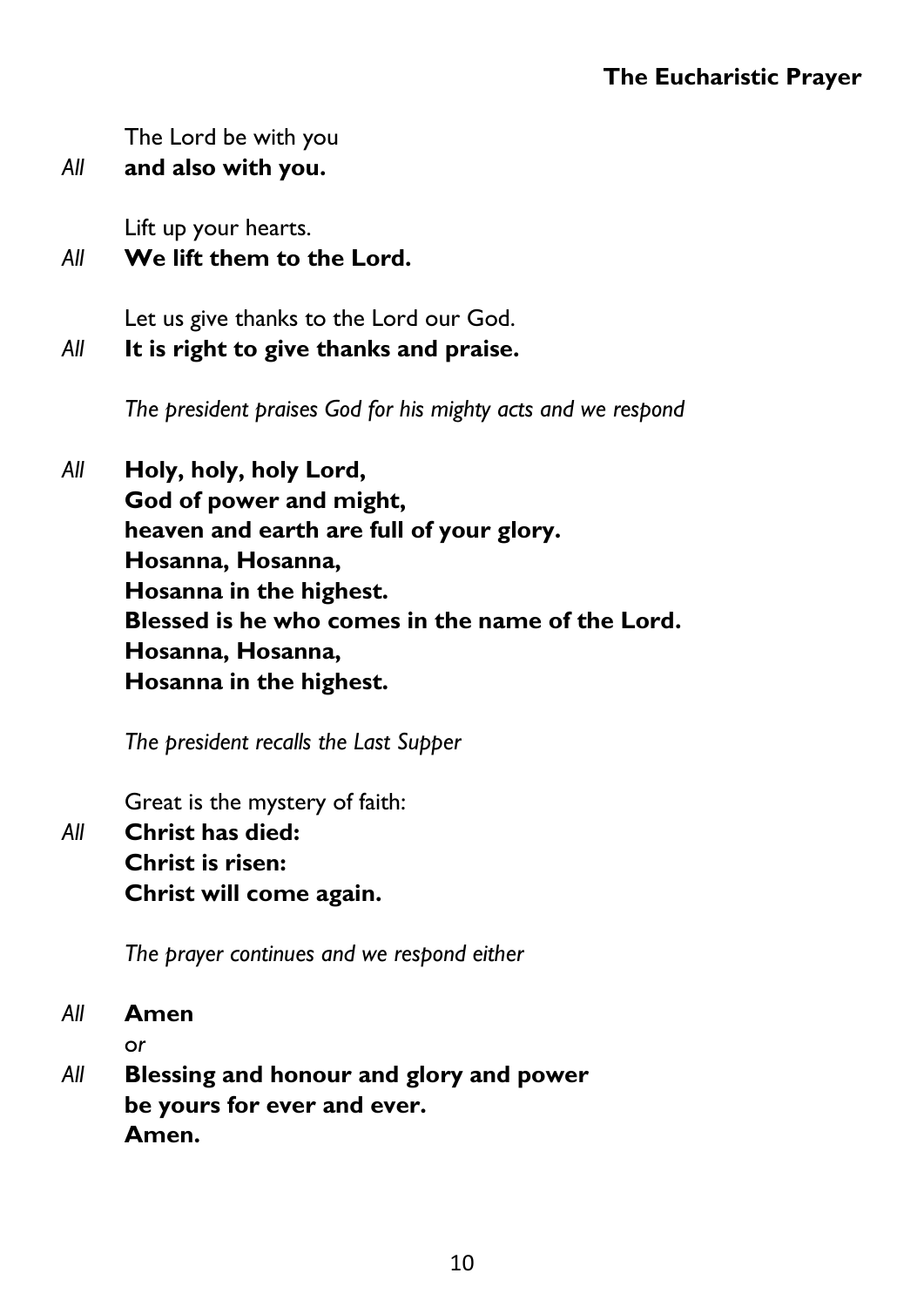*We sit or kneel to pray*

Let us pray with confidence as our Saviour has taught us *All* **Our Father, who art in heaven, hallowed be thy name; thy kingdom come; thy will be done; on earth as it is in heaven. Give us this day our daily bread. And forgive us our trespasses, as we forgive those who trespass against us. And lead us not into temptation; but deliver us from evil. For thine is the kingdom, the power and the glory, for ever and ever. Amen.**

*Children gathered around the altar return to their families*

**Breaking of the Bread**

We break this bread to share in the body of Christ

*All* **Though we are many, we are one body, because we all share in one bread.**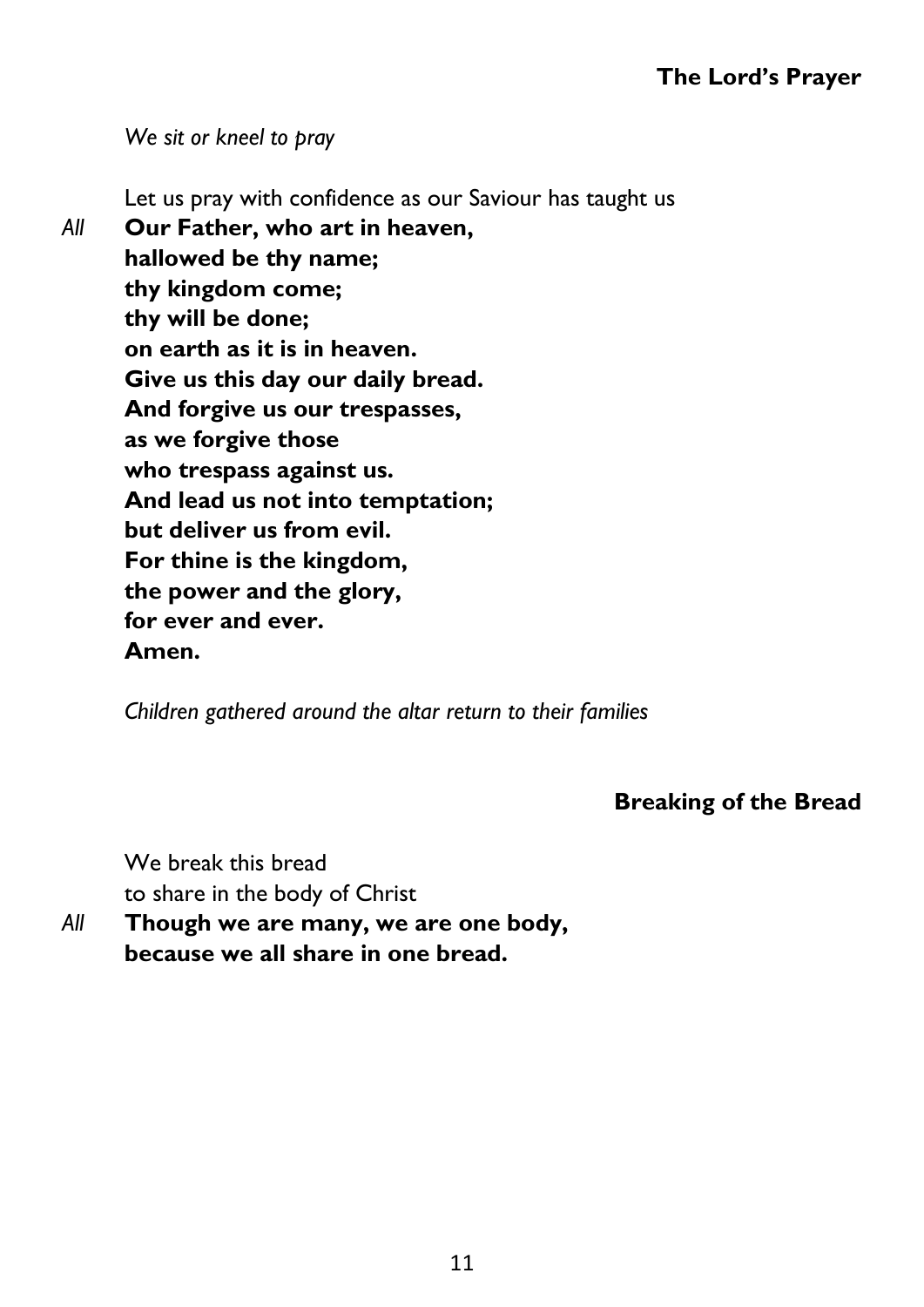*We sing the Agnus Dei together*

*All* **Lamb of God, you take away the sin of the world, have mercy on us.**

> **Lamb of God, you take away the sin of the world, have mercy on us.**

> **Lamb of God, you take away the sin of the world, grant us peace.**

### **Giving of Communion**

*The president invites us to receive the Sacrament*

Jesus is the Lamb of God who takes away the sin of the world. Blessed are those who are called to his supper.

*All* **Lord, I am not worthy to receive you, but only say the word, and I shall be healed.**

> *Communicant members of all Christian Churches are most welcome to receive the sacrament.*

> > *If you do not wish to receive communion, please come forward for a blessing carrying this booklet.*

*While communion is distributed, we sing the hymns in the weekly sheet*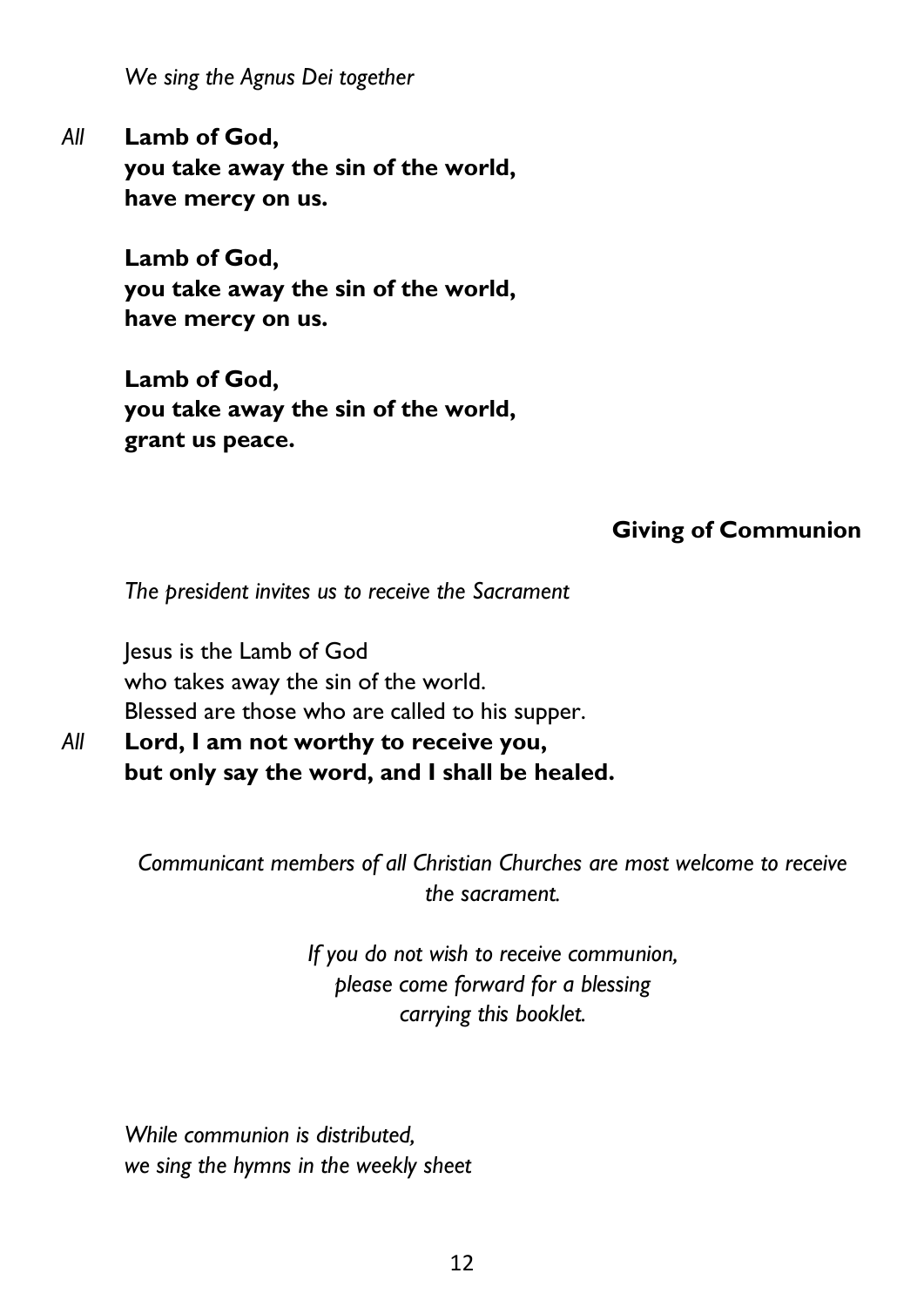*If you are joining online from home, you may like to pray this prayer for spiritual communion:*

In union, O Lord with the faithful at every altar of your Church, where the Holy Mass is celebrated, we desire to offer you praise and thanksgiving. We present to you our souls and bodies with the earnest wish that we may always be united to you. And since we cannot now receive you sacramentally, we ask you to come spiritually into our hearts. We unite ourselves to you, and embrace you with all the affections of our souls. Let nothing ever separate you from us. May we live and die in your love. Amen.

### **Prayer after Communion**

*The president prays the Post Communion prayer for the day*

### *All* **Amen**

### *All* **Almighty God,**

**we thank you for feeding us with the body and blood of your Son Jesus Christ. Through him we offer you our souls and bodies to be a living sacrifice. Send us out in the power of your Spirit to live and work to your praise and glory. Amen.**